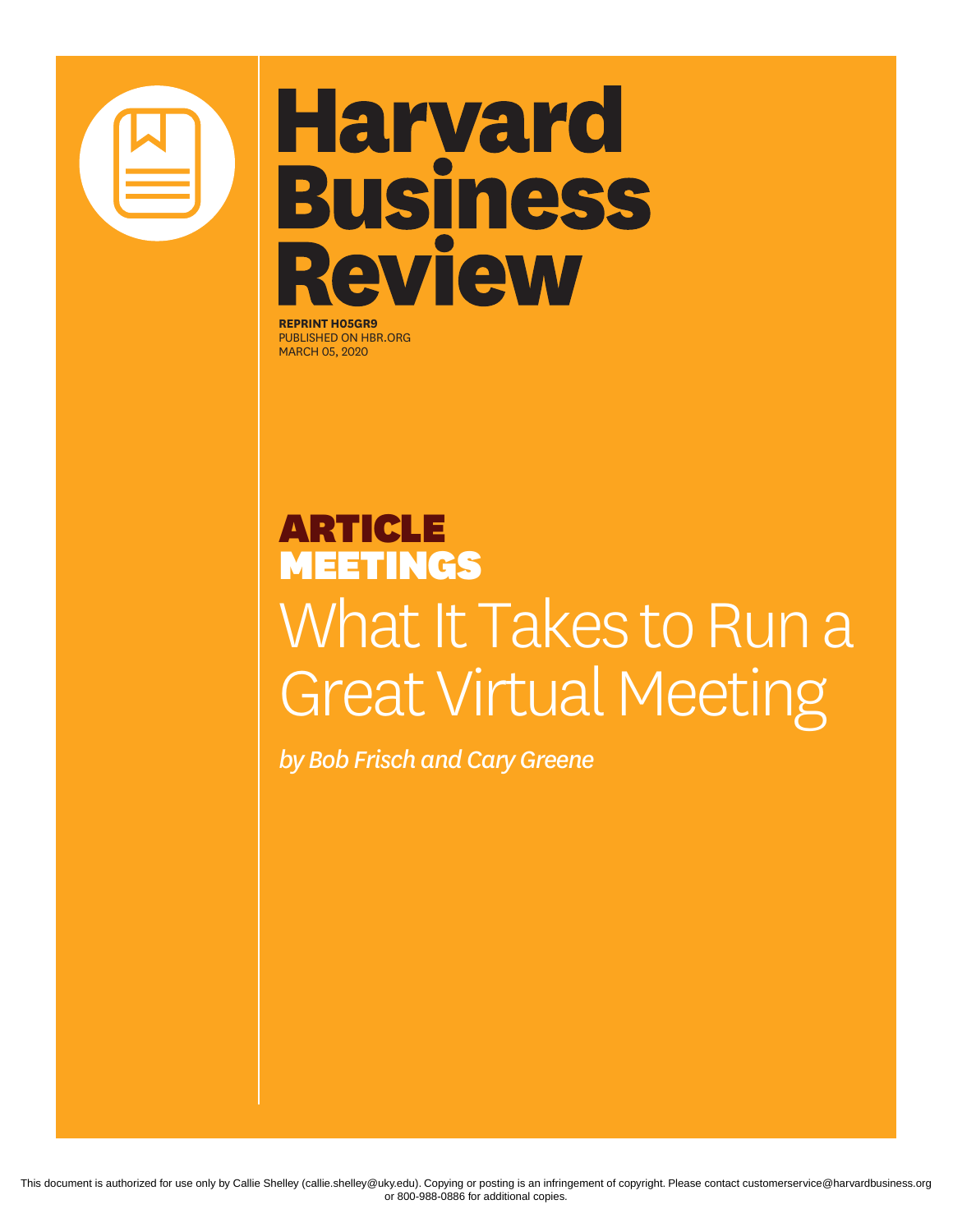

## MEETINGS

## **What It Takes to Run a Great Virtual Meeting**

by Bob Frisch and Cary Greene **MARCH 05, 2020**



*HBR STAFF/ARISTOTOO/GETTY IMAGES*

As companies scramble to protect employees from the spreading coronavirus with travel restrictions and remote work arrangements, there's a distinct possibility that in-person meetings with teams, customers, or suppliers may be canceled for days — or potentially weeks.

Under the best of circumstances, as soon as one or two attendees "dial in" to any meeting, productivity starts to suffer. There's a long list of reasons. Attendees often interpret virtual meetings as a license to multi-task. Meeting organizers tend to be less careful with the purpose and design of

COPYRIGHT © 2020 HARVARD BUSINESS SCHOOL PUBLISHING CORPORATION. ALL RIGHTS RESERVED. 2

This document is authorized for use only by Callie Shelley (callie.shelley@uky.edu). Copying or posting is an infringement of copyright. Please contact customerservice@harvardbusiness.org or 800-988-0886 for additional copies.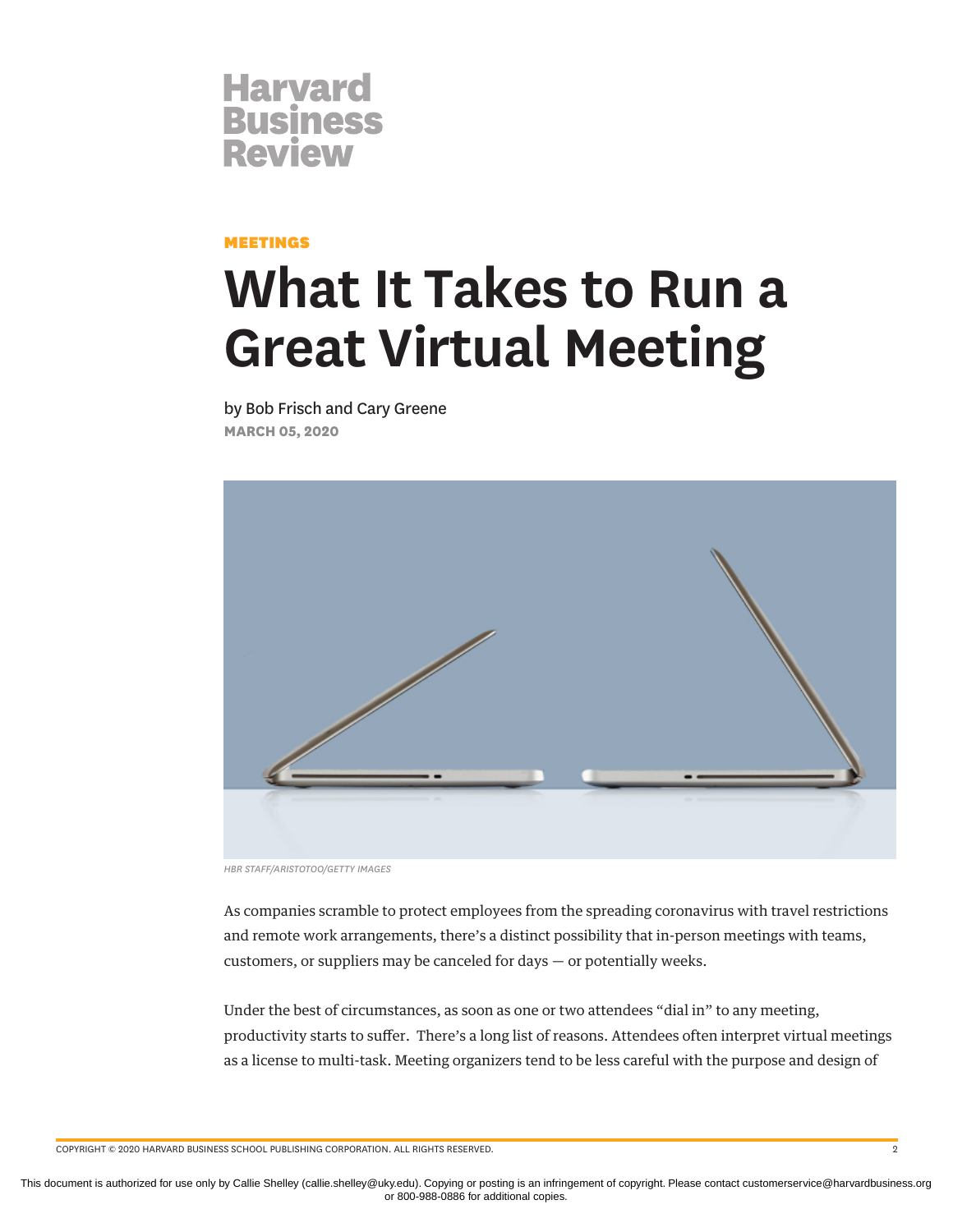the conversation. And it's not uncommon for one or two attendees to dominate the discussion while others sit back and "tune out."

But it doesn't have to be this way. Virtual meetings — even impromptu one's sparked by fears of a contagion — can be run more effectively, using basic meeting best practices and easy-to-use, inexpensive technology.

Here are 12 steps you can take to make that happen:

**1. Use video**. To make people feel like they're all at the "same" meeting, use video conferencing rather than traditional conference dial-ins. Technology — such as Zoom, Skype, and GoToMeeting helps to personalize the conversation and to keep participants engaged.

**2. That said, always provide an audio dial-in option**. Video conferencing can work very well, but it relies on a strong internet connection that may not always be available. People need the ability to participate via audio, but make it clear that video-first is the new norm.

**3. Test the technology ahead of time**. Nothing kills momentum at the start of a meeting like a 15 minute delay because people need to download software, can't get the video to work, etc. Prior to a virtual meeting, all participants should test the technology and make sure they are comfortable with the major features. And remember, supplier or customer conversations may require your team to familiarize themselves with different software packages.

**4. Make sure faces are visible**. Video conferences are more effective when people can see each other's facial expressions and body language. Ask individuals to sit close to their webcam to help to recreate the intimacy of an in-person meeting.

**5. Stick to meeting basics.** Prior to the conversation, set clear objectives, and send a pre-read if appropriate. During the session, use an agenda, set meeting ground rules, take breaks, and clearly outline next steps (including timing and accountabilities) after each section and at the end of the meeting.

**6. Minimize presentation length**. The only thing worse than a long presentation in person is a long presentation during a virtual meeting. Meetings should be discussions. Background information should be provided beforehand. If someone needs to present, use screen sharing to guide the conversation, so attendees can literally "be on the same page." But prioritize conversation to maximize the time people are looking at each other.

**7. Use an icebreaker**. Although we're not big fans of them, it's important to use every tool to reinforce interpersonal relationships when people may be feeling isolated. Also, it's important to know if a participant may have a close friend or relative fighting the virus, so some type of "check in" is in order.

COPYRIGHT © 2020 HARVARD BUSINESS SCHOOL PUBLISHING CORPORATION. ALL RIGHTS RESERVED. 3